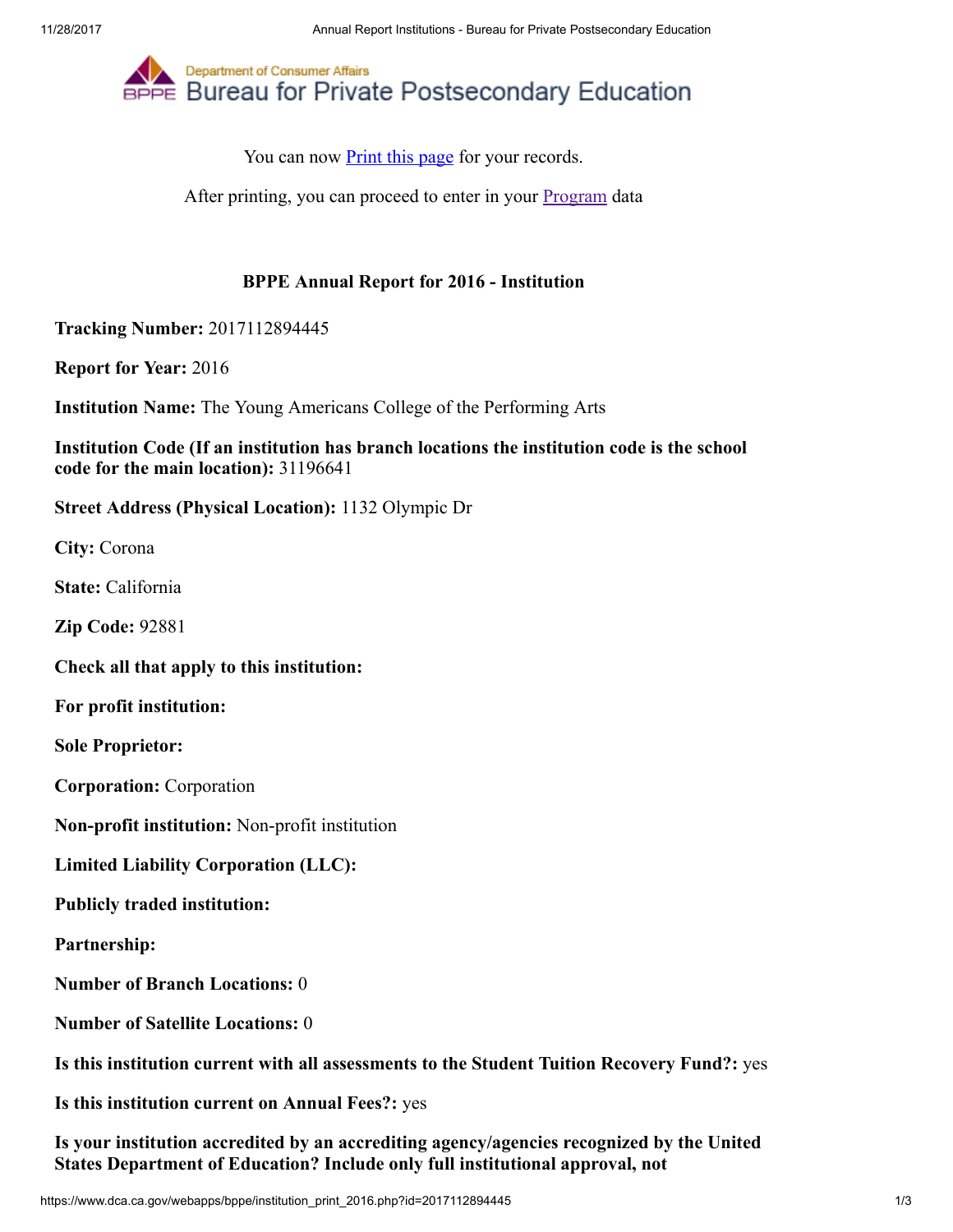programmatic approval: no If you answered yes to the question above, please identify the accrediting agency:

If your institution has specialized accreditation from a recognized United States Department of Education approved specialized/programmatic accreditor, list the accreditation: n/a

Has any accreditation agency taken any formal disciplinary action against this institution? If Yes, please submit a paper copy of the action, refer to the Annual Report Completion Check Sheet.: no

Does your institution participate in federal financial aid programs under Title IV of the Federal Higher Education Act?: no

What is the total amount of Title IV funds received by your institution in 2016?: 0

Does your institution participate in veteran's financial aid education programs?: no

What is the total amount of veteran's financial aid funds received by your institution in 2016?: 0

Does your institution participate in the Cal Grant program?: no

What is the total amount of Cal Grant funds received by your institution in 2015?: 0

Is your institution on the California Eligible Training Provider List (ETPL)?: no

Is your institution receiving funds from the Work Innovation and Opportunity Act (WIOA) Program?: no

What is the total amount of WIOA funds received by your institution in 2016?: 0

Does your institution participate in, or offer any another government or nongovernmental financial aid programs? yes If yes, please indicate the name of the financial aid program: Institutional funded scholarships are awarded

The percentage of institutional income in 2016 that was derived from public funding: 0

Enter the most recent three-year Cohort Default Rate reported by the US Department of Education, for this institution: n/a

The percentage of students who in 2016 received federal student loans to help pay their cost of education at the school was: 0

Total number of students enrolled at this institution: 263

Number of Doctorate Degrees programs Offered: 0

Number of Students enrolled in Doctorate level programs at this Institution: 0

Number of Master Degrees programs Offered: 0

Number of Students enrolled in Master level programs at this institution: 0

Number of Bachelor Degrees programs Offered: 0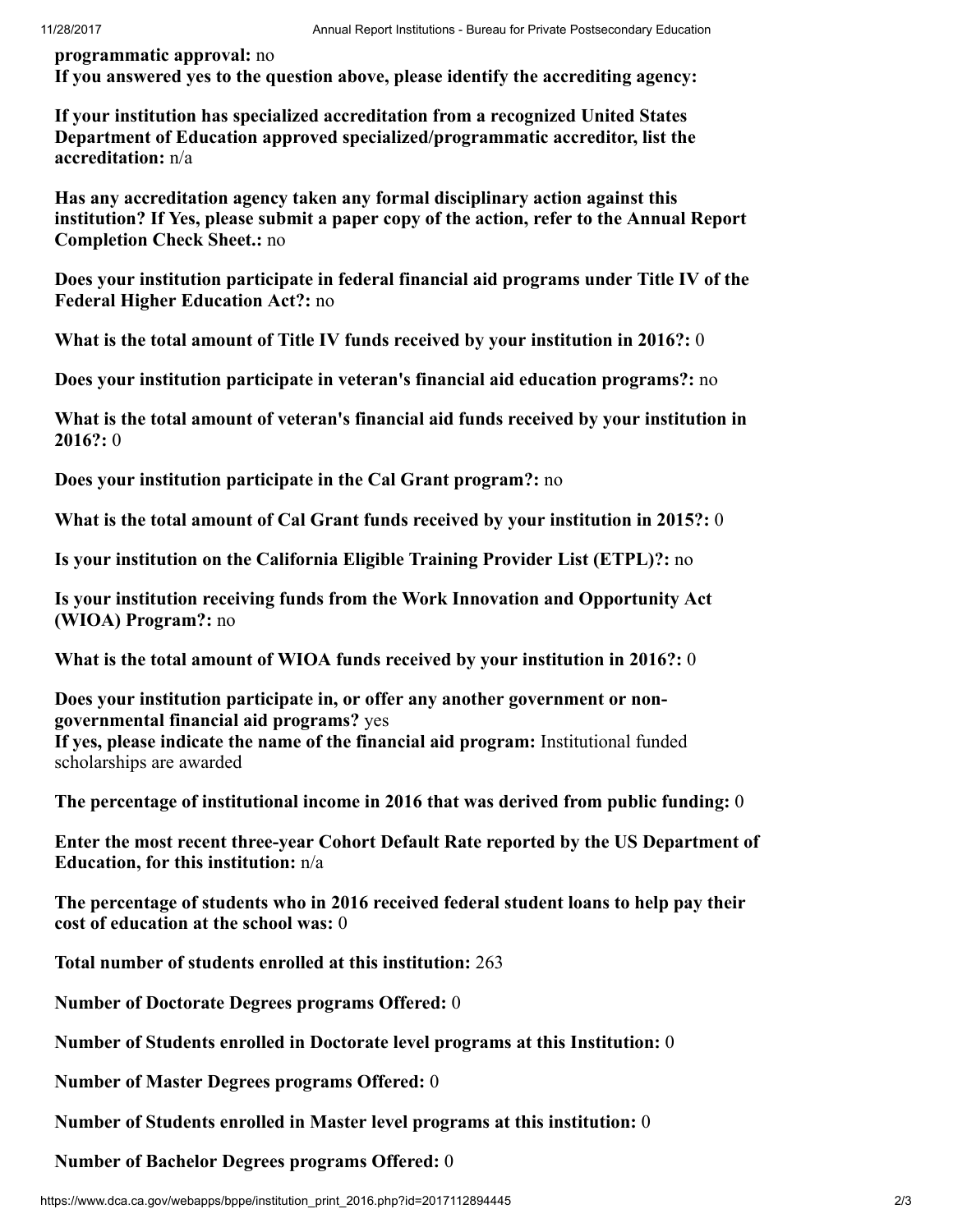Number of Students enrolled in Bachelor level programs at this institution: 0

Number of Associate Degrees programs Offered: 4

Number of Students enrolled in Associate level programs at this institution: 243

Number of Diploma or Certificate Programs Offered: 1

Number of Students enrolled in Diploma or Certificate programs at this institution: 20

Institution's website: www.yacollege.org

Performance Fact Sheet: https://yacollege.org/accreditation-and-affiliation/

2016 Catalog: https://yacollege.org/accreditation-and-affiliation/

Annual Report: https://yacollege.org/accreditation-and-affiliation/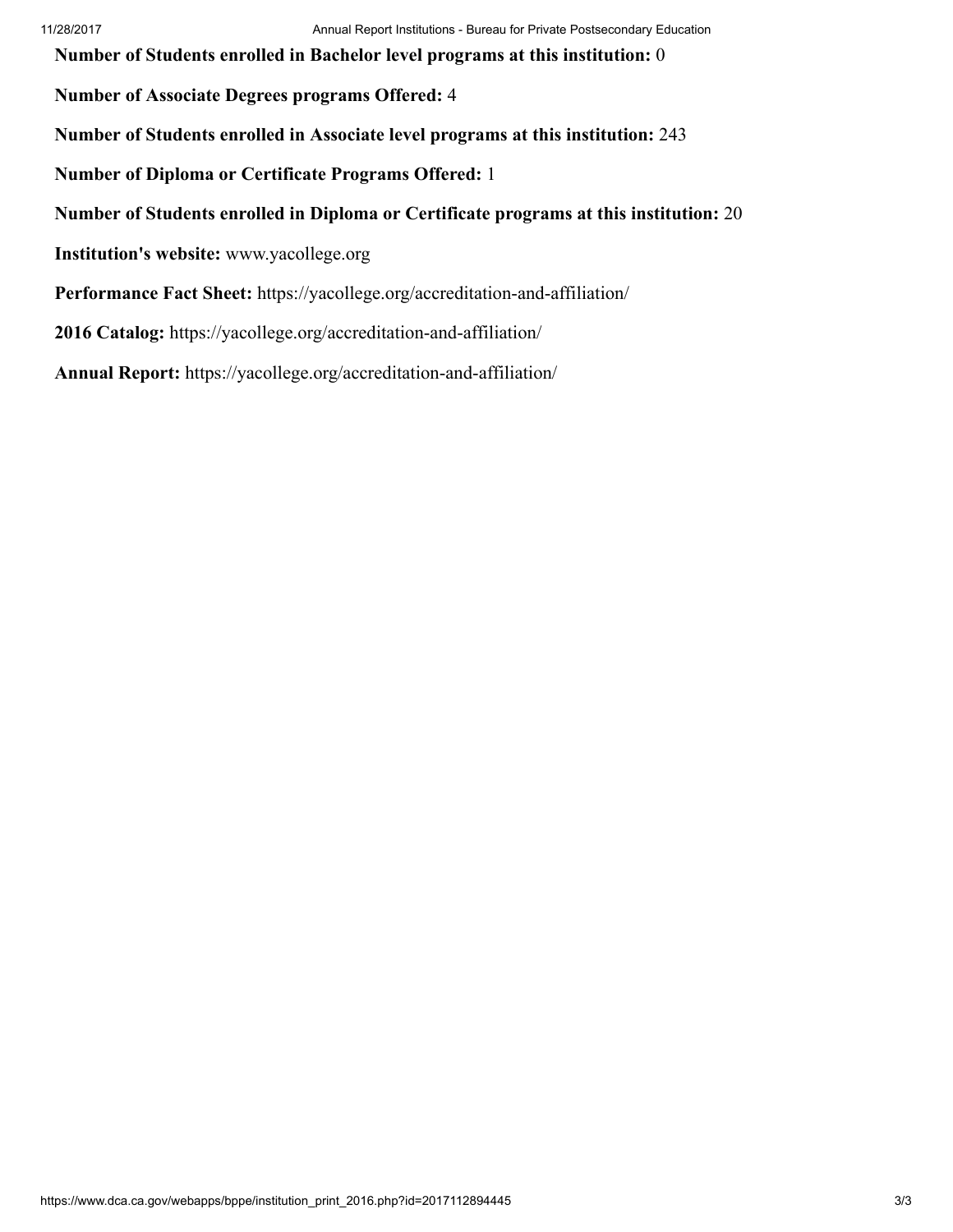

After printing, you can proceed to enter in additional **Programs** data OR you can begin to enter in [Branches](https://www.dca.ca.gov/webapps/bppe/report_branches_2016.php) data

### BPPE Annual Report for 2016 – Programs

Tracking Number: 20171128101934

Report for Year: 2016

Institution Name: The Young Americans College of the Performing Arts

Institution Code: 31196641

### INFORMATON FOR EACH EDUCATIONAL PROGRAM OFFERED AT THE INSTITUTION Degree/Program Level: Associate

If Other, please specify:

Degree/Program Title: AssociateArts

If Other Doctorate, Other Master, Other Bachelor, Other Associate or Other was chosen, please specify:

Name of Program (e.g. Business Administration, Massage, etc.): Performance

Number of Degrees or Diplomas Awarded: 8

Total Charges for this program (Report whole dollars only): \$ 15380

The percentage of enrolled students in 2016 receiving federal student loans to pay for this program. 0

The percentage of graduates in 2016 who took out federal student loans to pay for this program. 0

Number of Students Who Began the Program: 25

Students Available for Graduation: 25

On-time Graduates: 2

Completion Rate: 8

150% Completion Rate: 16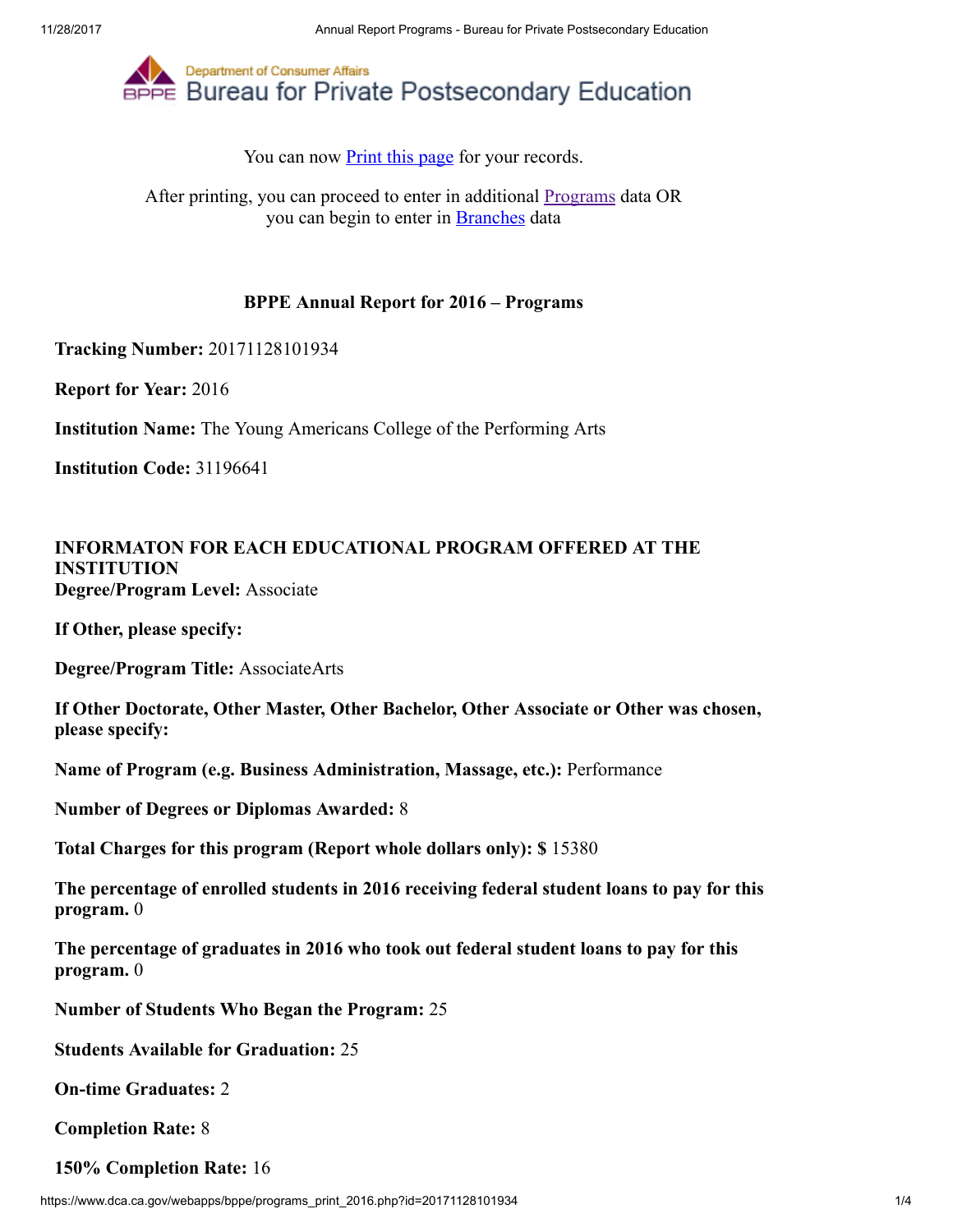Is the above data taken from the Integrated Postsecondary Education Data System (IPEDS) of the United States Department of Education?:

no

PLACEMENT Graduates Available for Employment: 8

Graduates Employed in the Field: 0

Placement Rate: 0

Graduates employed in the field 20 to 29 hours per week: 0

Graduates employed in the field at least 30 hours per week: 0

Indicate the number of graduates employed: Single position in field: 0 Concurrent aggregated positions in field (2 or more posistions at the same time): 0 Freelance/self-employed: 0 By the institution or an employer owned by the institution, or an employer who shared ownership with the institution: 0

EXAM PASSAGE RATE

Does this educational program lead to an occupation that requires State licensing?: no

If Yes, please provide the information below (For each of the last two years): First Data Year 2016:

Name of the State licensing entity that licenses this field:

Name of Exam:

Number of Graduates Taking State Exam:

Number Who Passed the State Exam:

Number Who Failed the State Exam:

Passage Rate:

Is this data from the State licensing agency that administered the exam?:

Name of Agency:

If the response to #29 was no, provide a description of the process used for attempting to contact students:

Second Data Year 2015:

Name of the State licensing entity that licenses this field:

Name of State Exam: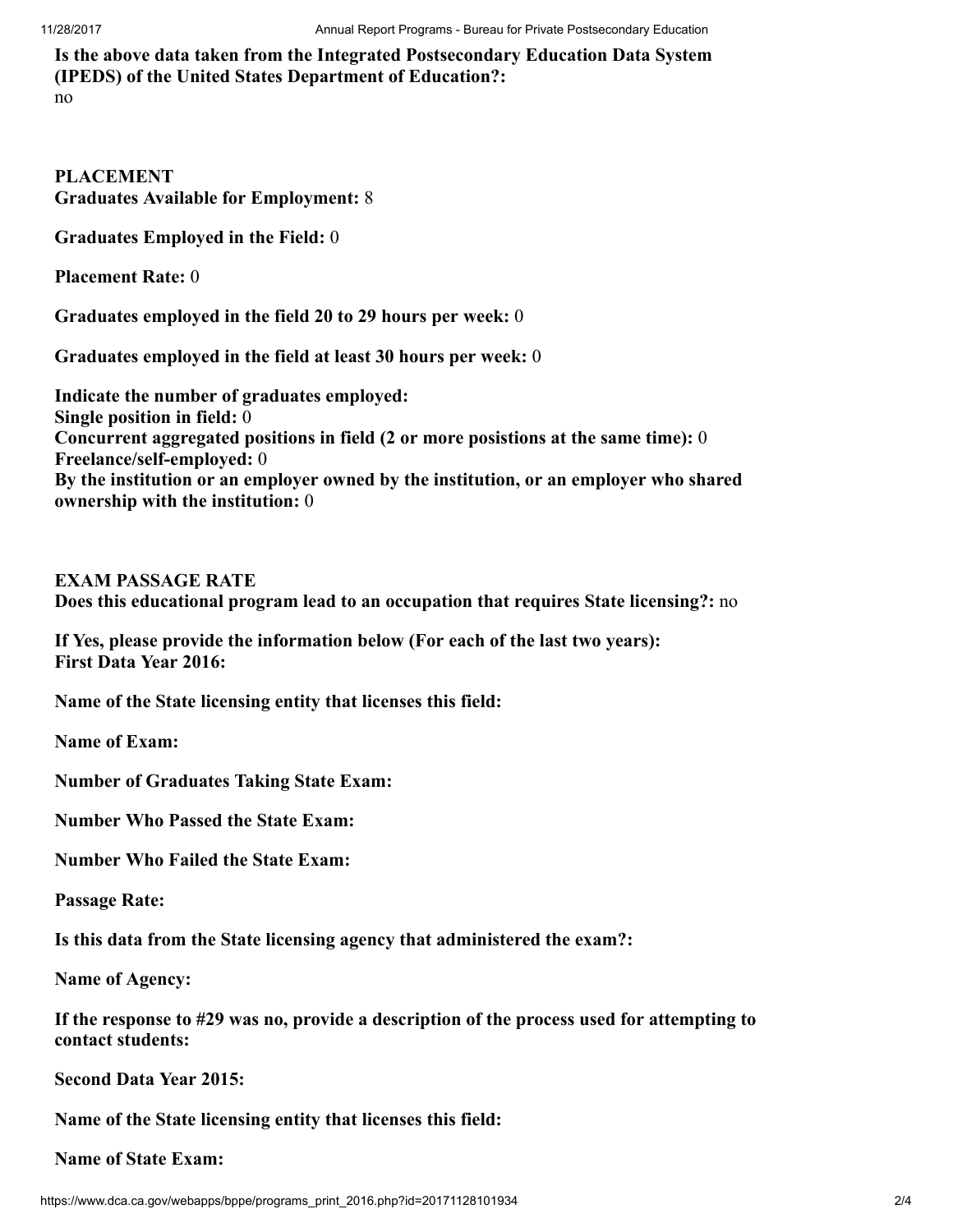Number of Graduates Taking State Exam:

Number Who Passed the State Exam:

Number Who Failed the State Exam:

Passage Rate:

Is this data from the licensing agency that administered the State exam?:

Name of Agency:

If the response to #37 was no, provide a description of the process used for attempting to contact students:

Do graduates have the option or requirement for more than one type of licensing State exam?:

Provide the names of other licensing exam options: Name of Option/Requirement:

Name of Option/Requirement:

Name of Option/Requirement:

SALARY DATA Graduates Available for Employment: 8

Graduates Employed in the Field: 0

Graduates Employed in the Field Reported receiving the following Salary or Wage:

\$0 - \$5,000: 0

\$5,001 - \$10,000: 0

- \$10,001 \$15,000: 0
- \$15,001 \$20,000: 0
- \$20,001 \$25,000: 0
- \$25,001 \$30,000: 0
- \$30,001 \$35,000: 0
- \$35,001 \$40,000: 0
- \$40,001 \$45,000: 0
- \$45,001 \$50,000: 0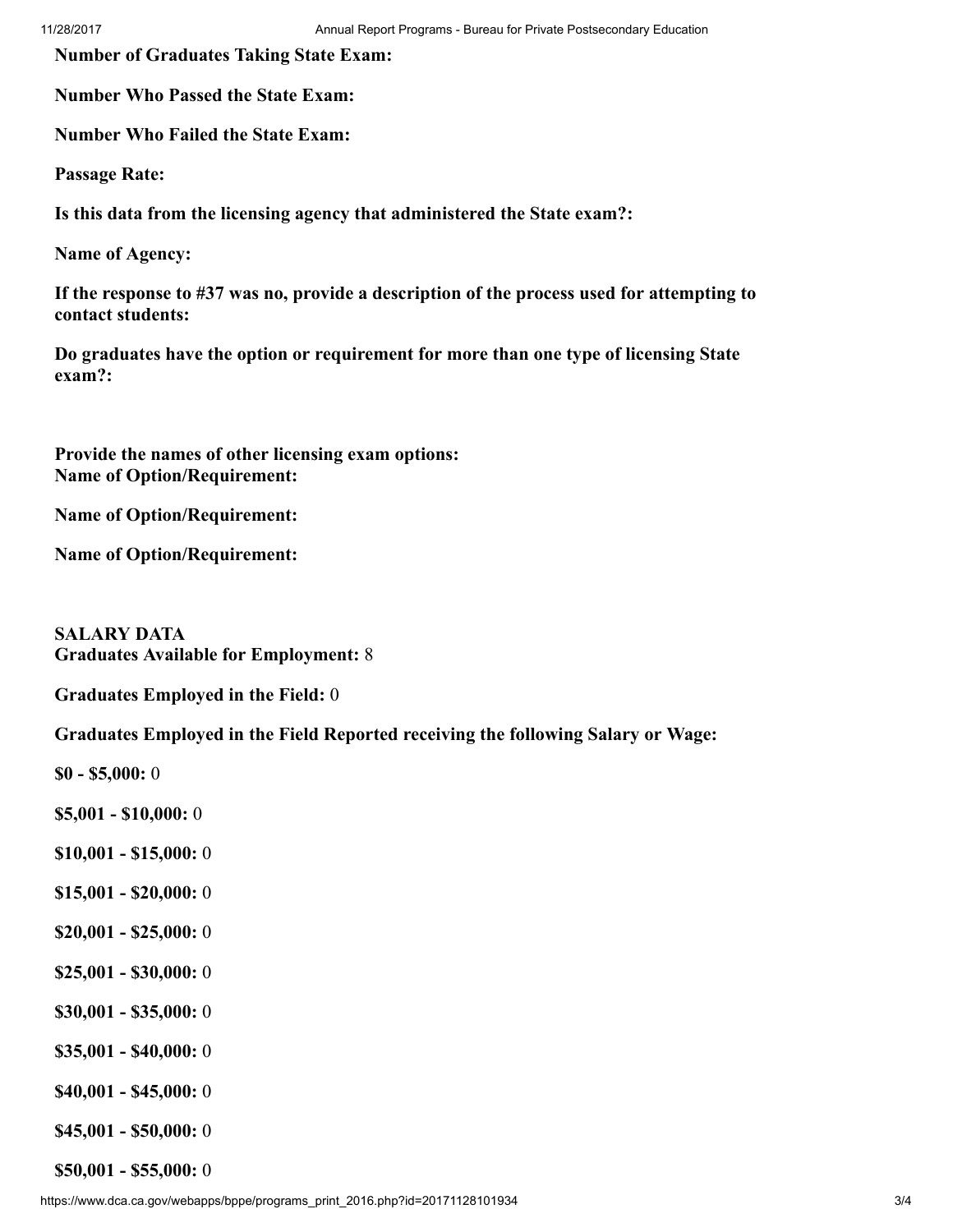\$55,001 - \$60,000: 0

- \$60,001 \$65,000: 0
- \$65,001 \$70,000: 0
- \$70,001 \$75,000: 0
- \$75,001 \$80,000: 0
- \$80,001 \$85,000: 0
- \$85,001 \$90,000: 0
- \$90,001 \$95,000: 0
- \$95,001 \$100,000: 0

Over \$100,000: 0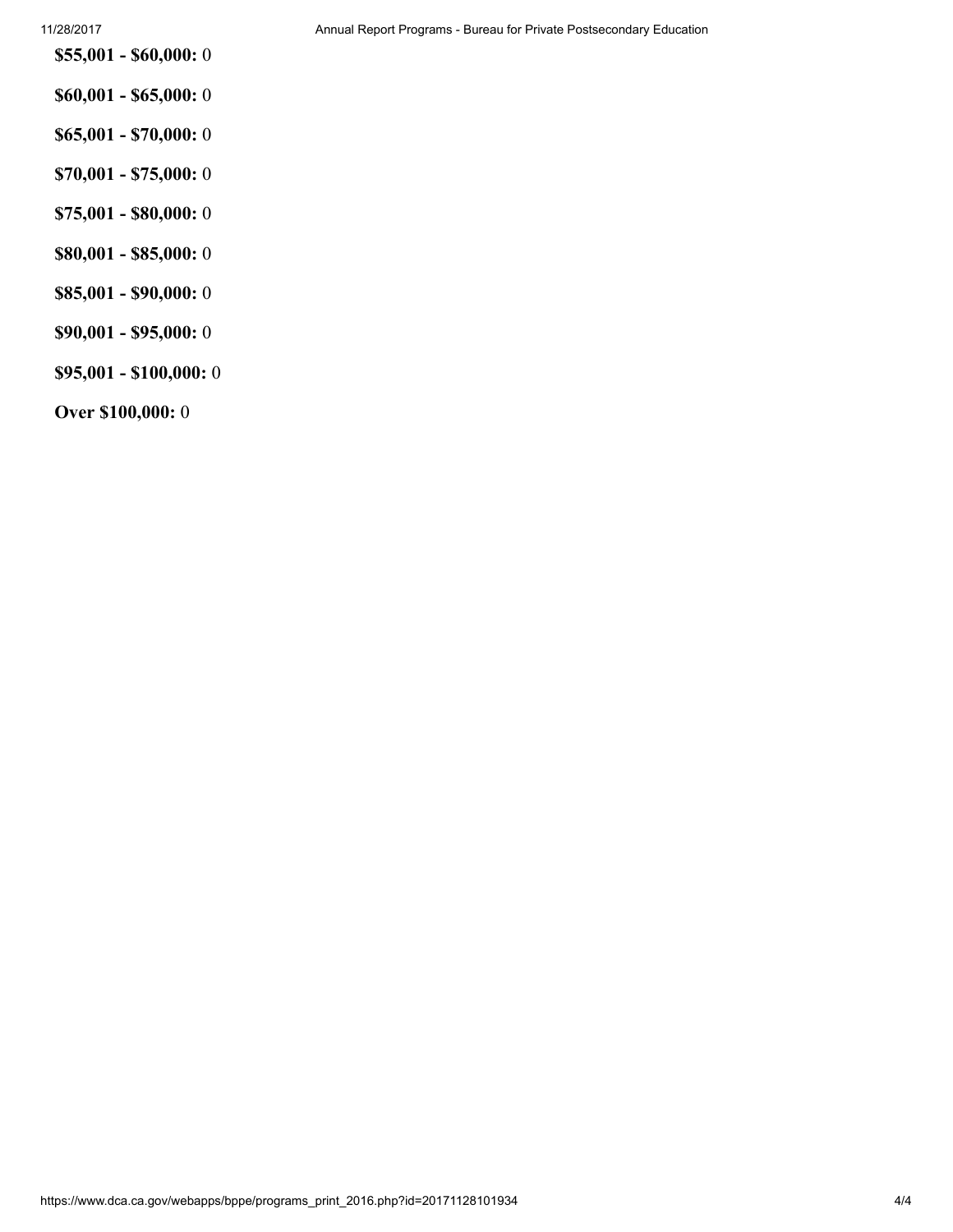

After printing, you can proceed to enter in additional **Programs** data OR you can begin to enter in [Branches](https://www.dca.ca.gov/webapps/bppe/report_branches_2016.php) data

### BPPE Annual Report for 2016 – Programs

Tracking Number: 2017112813354

Report for Year: 2016

Institution Name: The Young Americans College of the Performing Arts

Institution Code: 31196641

## INFORMATON FOR EACH EDUCATIONAL PROGRAM OFFERED AT THE INSTITUTION Degree/Program Level: Associate

If Other, please specify:

Degree/Program Title: AssociateArts

If Other Doctorate, Other Master, Other Bachelor, Other Associate or Other was chosen, please specify:

Name of Program (e.g. Business Administration, Massage, etc.): Performance, Acting Emphasis

Number of Degrees or Diplomas Awarded: 3

Total Charges for this program (Report whole dollars only): \$ 15840

The percentage of enrolled students in 2016 receiving federal student loans to pay for this program. 0

The percentage of graduates in 2016 who took out federal student loans to pay for this program. 0

Number of Students Who Began the Program: 7

Students Available for Graduation: 7

On-time Graduates: 3

Completion Rate: 43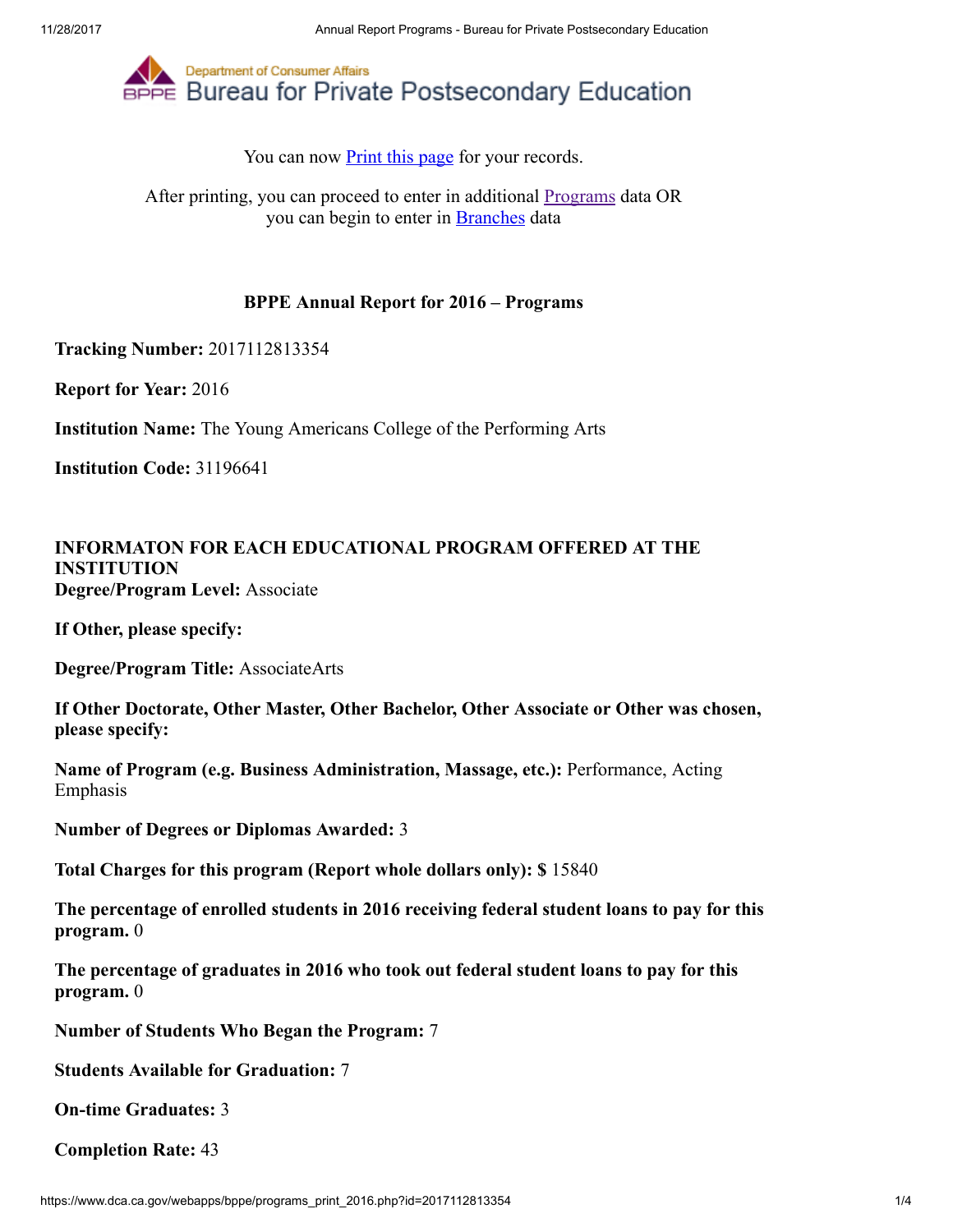150% Completion Rate: 43

# Is the above data taken from the Integrated Postsecondary Education Data System (IPEDS) of the United States Department of Education?:

no

PLACEMENT Graduates Available for Employment: 3

Graduates Employed in the Field: 0

Placement Rate: 0

Graduates employed in the field 20 to 29 hours per week: 0

Graduates employed in the field at least 30 hours per week: 0

Indicate the number of graduates employed: Single position in field: 0 Concurrent aggregated positions in field (2 or more posistions at the same time): 0 Freelance/self-employed: 0 By the institution or an employer owned by the institution, or an employer who shared ownership with the institution: 0

EXAM PASSAGE RATE Does this educational program lead to an occupation that requires State licensing?: no

If Yes, please provide the information below (For each of the last two years): First Data Year 2016:

Name of the State licensing entity that licenses this field:

Name of Exam:

Number of Graduates Taking State Exam:

Number Who Passed the State Exam:

Number Who Failed the State Exam:

Passage Rate:

Is this data from the State licensing agency that administered the exam?:

Name of Agency:

If the response to #29 was no, provide a description of the process used for attempting to contact students:

Second Data Year 2015:

Name of the State licensing entity that licenses this field: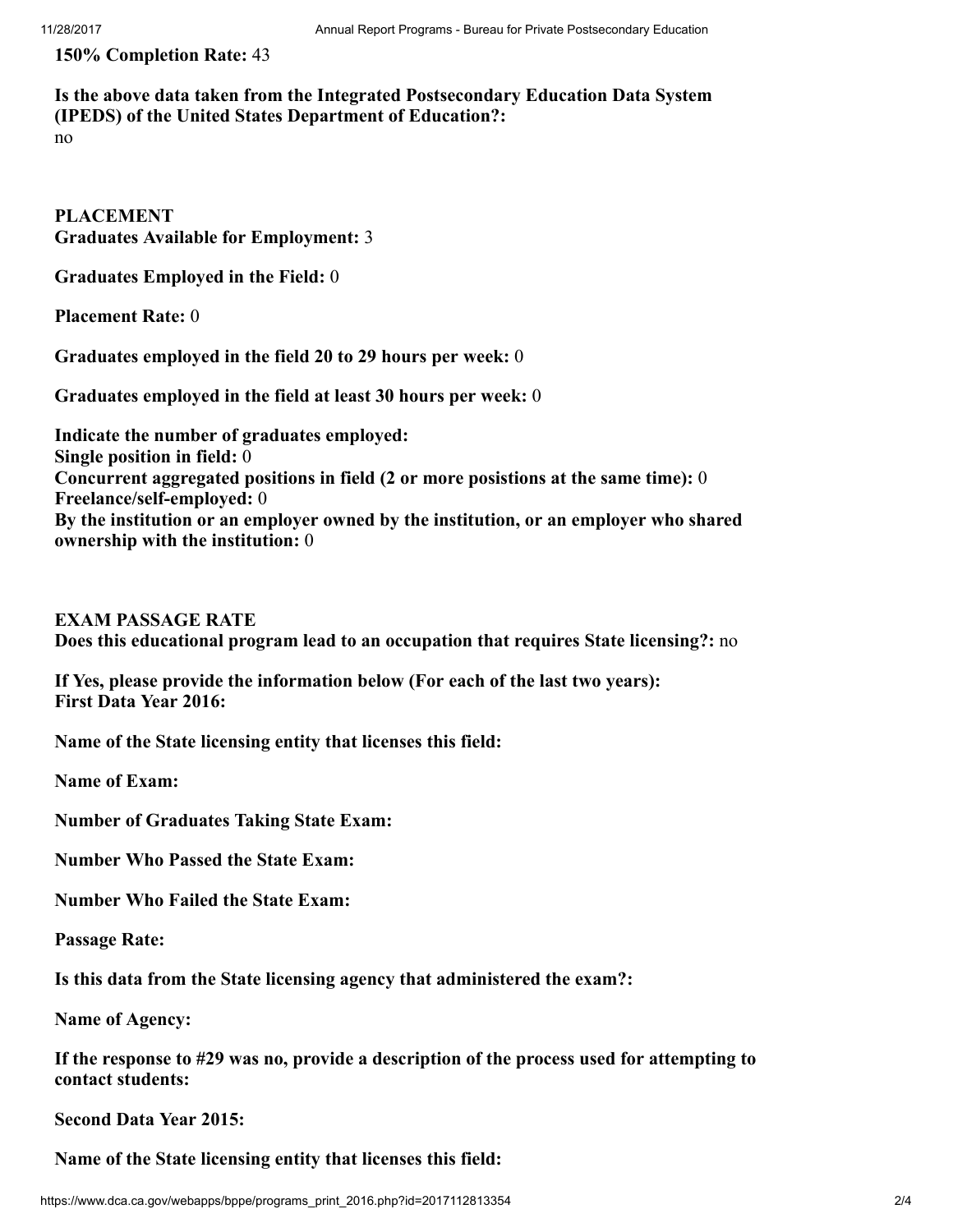Name of State Exam:

Number of Graduates Taking State Exam:

Number Who Passed the State Exam:

Number Who Failed the State Exam:

Passage Rate:

Is this data from the licensing agency that administered the State exam?:

Name of Agency:

If the response to #37 was no, provide a description of the process used for attempting to contact students:

Do graduates have the option or requirement for more than one type of licensing State exam?:

Provide the names of other licensing exam options: Name of Option/Requirement:

Name of Option/Requirement:

Name of Option/Requirement:

SALARY DATA Graduates Available for Employment: 3

Graduates Employed in the Field: 0

Graduates Employed in the Field Reported receiving the following Salary or Wage:

\$0 - \$5,000: 0

- \$5,001 \$10,000: 0
- \$10,001 \$15,000: 0
- \$15,001 \$20,000: 0
- \$20,001 \$25,000: 0
- \$25,001 \$30,000: 0
- \$30,001 \$35,000: 0
- \$35,001 \$40,000: 0
- \$40,001 \$45,000: 0

\$45,001 - \$50,000: 0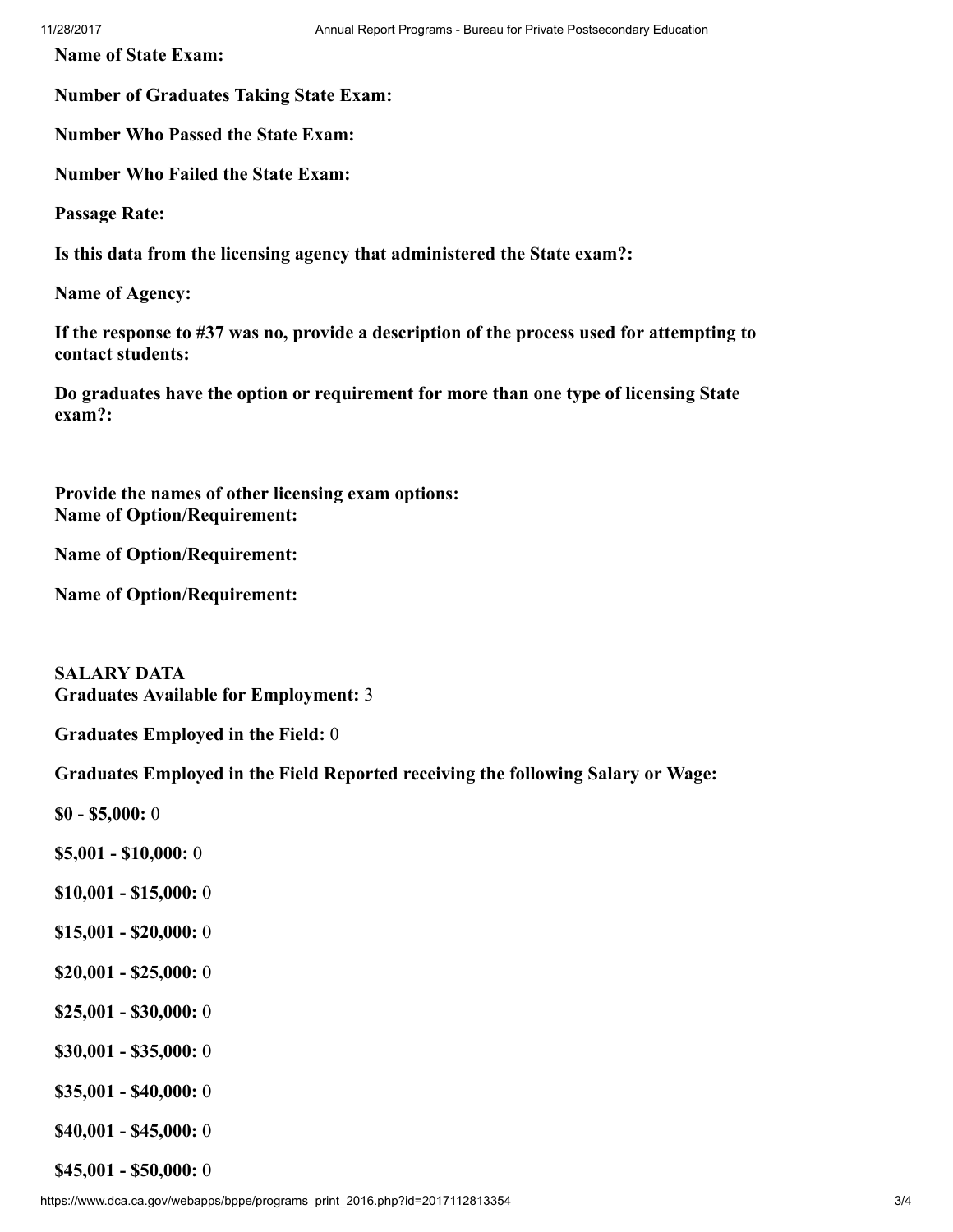- \$55,001 \$60,000: 0
- \$60,001 \$65,000: 0
- \$65,001 \$70,000: 0
- \$70,001 \$75,000: 0
- \$75,001 \$80,000: 0
- \$80,001 \$85,000: 0
- \$85,001 \$90,000: 0
- \$90,001 \$95,000: 0
- \$95,001 \$100,000: 0
- Over \$100,000: 0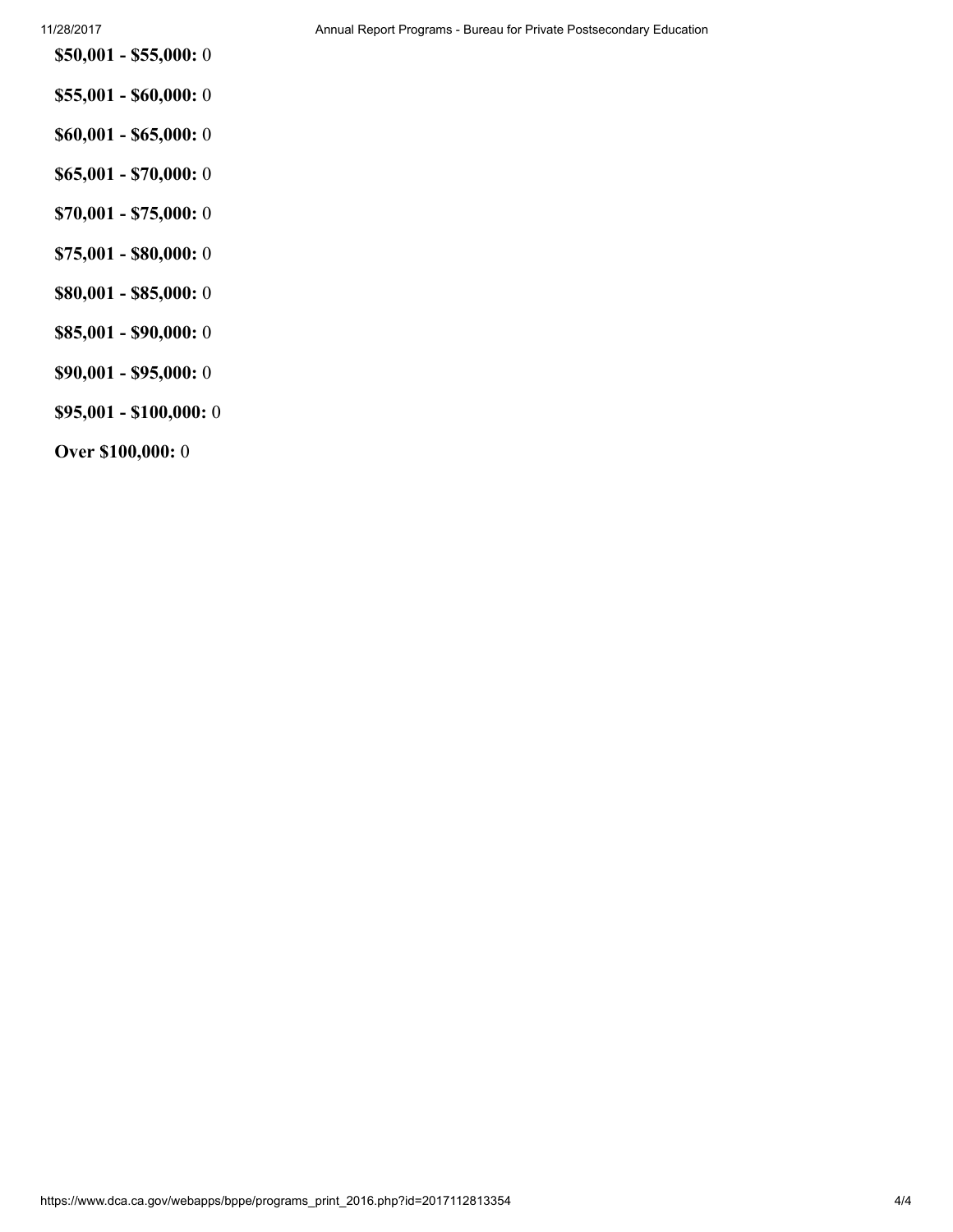

After printing, you can proceed to enter in additional **Programs** data OR you can begin to enter in [Branches](https://www.dca.ca.gov/webapps/bppe/report_branches_2016.php) data

### BPPE Annual Report for 2016 – Programs

Tracking Number: 2017112813832

Report for Year: 2016

Institution Name: The Young Americans College of the Performing Arts

Institution Code: 31196641

## INFORMATON FOR EACH EDUCATIONAL PROGRAM OFFERED AT THE INSTITUTION Degree/Program Level: DiplomaCertificate

If Other, please specify:

Degree/Program Title: DiplomaCertificate

If Other Doctorate, Other Master, Other Bachelor, Other Associate or Other was chosen, please specify:

Name of Program (e.g. Business Administration, Massage, etc.): Music Outreach Training **Certificate** 

Number of Degrees or Diplomas Awarded: 5

Total Charges for this program (Report whole dollars only): \$ 7690

The percentage of enrolled students in 2016 receiving federal student loans to pay for this program. 0

The percentage of graduates in 2016 who took out federal student loans to pay for this program. 0

Number of Students Who Began the Program: 7

Students Available for Graduation: 7

On-time Graduates: 5

Completion Rate: 71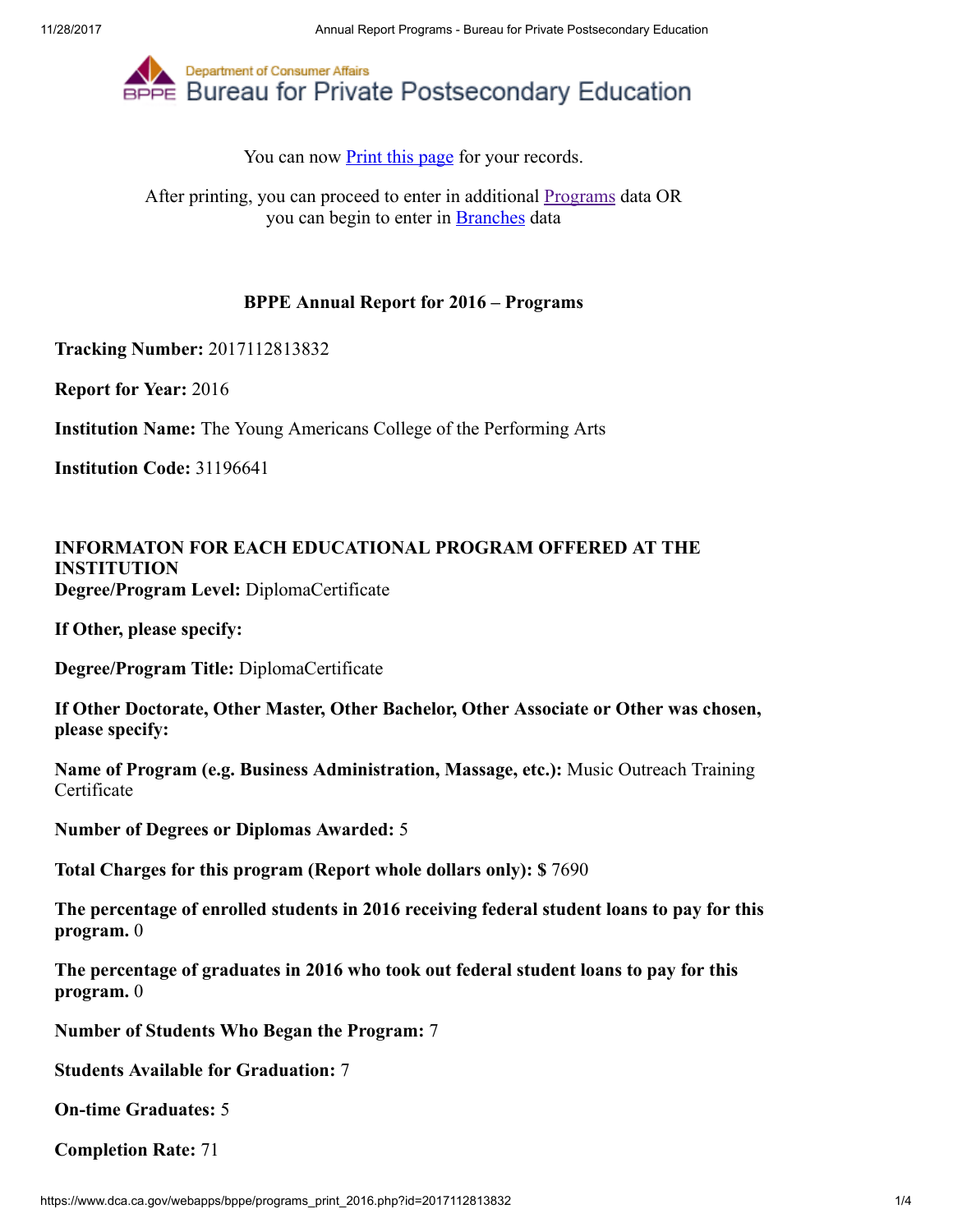150% Completion Rate: 0

# Is the above data taken from the Integrated Postsecondary Education Data System (IPEDS) of the United States Department of Education?:

no

PLACEMENT Graduates Available for Employment: 5

Graduates Employed in the Field: 0

Placement Rate: 0

Graduates employed in the field 20 to 29 hours per week: 0

Graduates employed in the field at least 30 hours per week: 0

Indicate the number of graduates employed: Single position in field: 0 Concurrent aggregated positions in field (2 or more posistions at the same time): 0 Freelance/self-employed: 0 By the institution or an employer owned by the institution, or an employer who shared ownership with the institution: 0

EXAM PASSAGE RATE Does this educational program lead to an occupation that requires State licensing?: no

If Yes, please provide the information below (For each of the last two years): First Data Year 2016:

Name of the State licensing entity that licenses this field:

Name of Exam:

Number of Graduates Taking State Exam:

Number Who Passed the State Exam:

Number Who Failed the State Exam:

Passage Rate:

Is this data from the State licensing agency that administered the exam?:

Name of Agency:

If the response to #29 was no, provide a description of the process used for attempting to contact students:

Second Data Year 2015:

Name of the State licensing entity that licenses this field: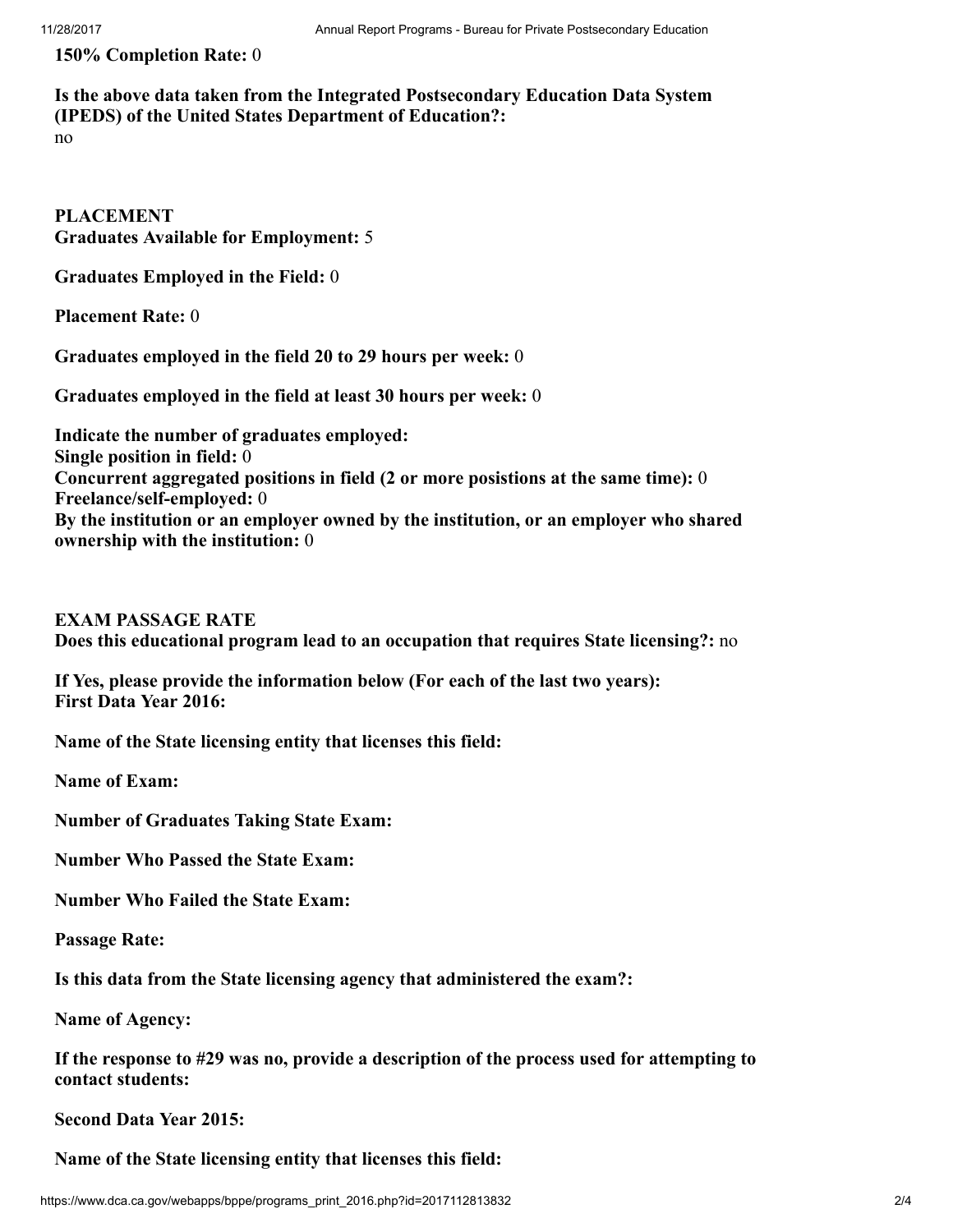Name of State Exam:

Number of Graduates Taking State Exam:

Number Who Passed the State Exam:

Number Who Failed the State Exam:

Passage Rate:

Is this data from the licensing agency that administered the State exam?:

Name of Agency:

If the response to #37 was no, provide a description of the process used for attempting to contact students:

Do graduates have the option or requirement for more than one type of licensing State exam?:

Provide the names of other licensing exam options: Name of Option/Requirement:

Name of Option/Requirement:

Name of Option/Requirement:

SALARY DATA Graduates Available for Employment: 5

Graduates Employed in the Field: 0

Graduates Employed in the Field Reported receiving the following Salary or Wage:

\$0 - \$5,000: 0

- \$5,001 \$10,000: 0
- \$10,001 \$15,000: 0
- \$15,001 \$20,000: 0
- \$20,001 \$25,000: 0
- \$25,001 \$30,000: 0
- \$30,001 \$35,000: 0
- \$35,001 \$40,000: 0
- \$40,001 \$45,000: 0

\$45,001 - \$50,000: 0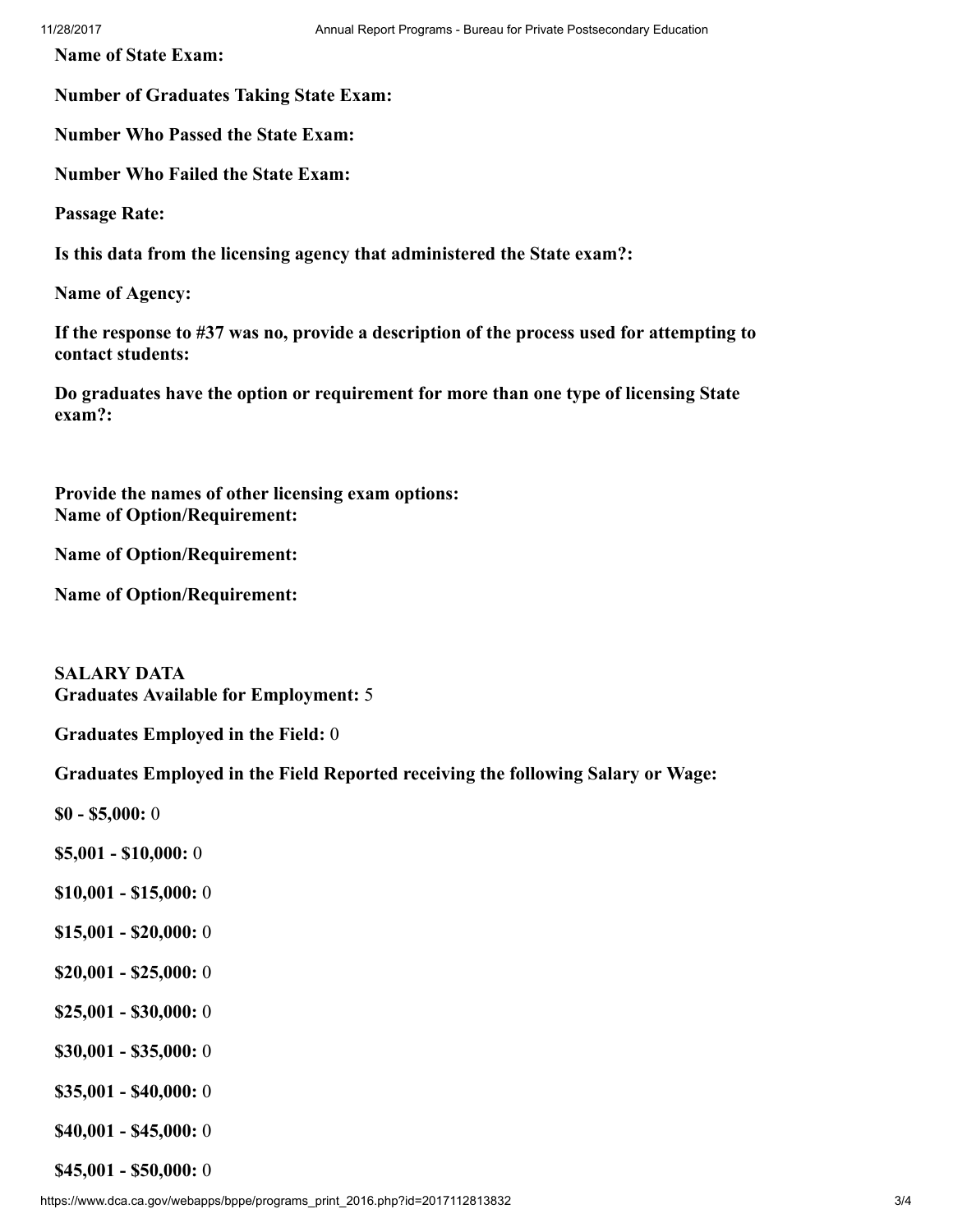- \$55,001 \$60,000: 0
- \$60,001 \$65,000: 0
- \$65,001 \$70,000: 0
- \$70,001 \$75,000: 0
- \$75,001 \$80,000: 0
- \$80,001 \$85,000: 0
- \$85,001 \$90,000: 0
- \$90,001 \$95,000: 0
- \$95,001 \$100,000: 0
- Over \$100,000: 0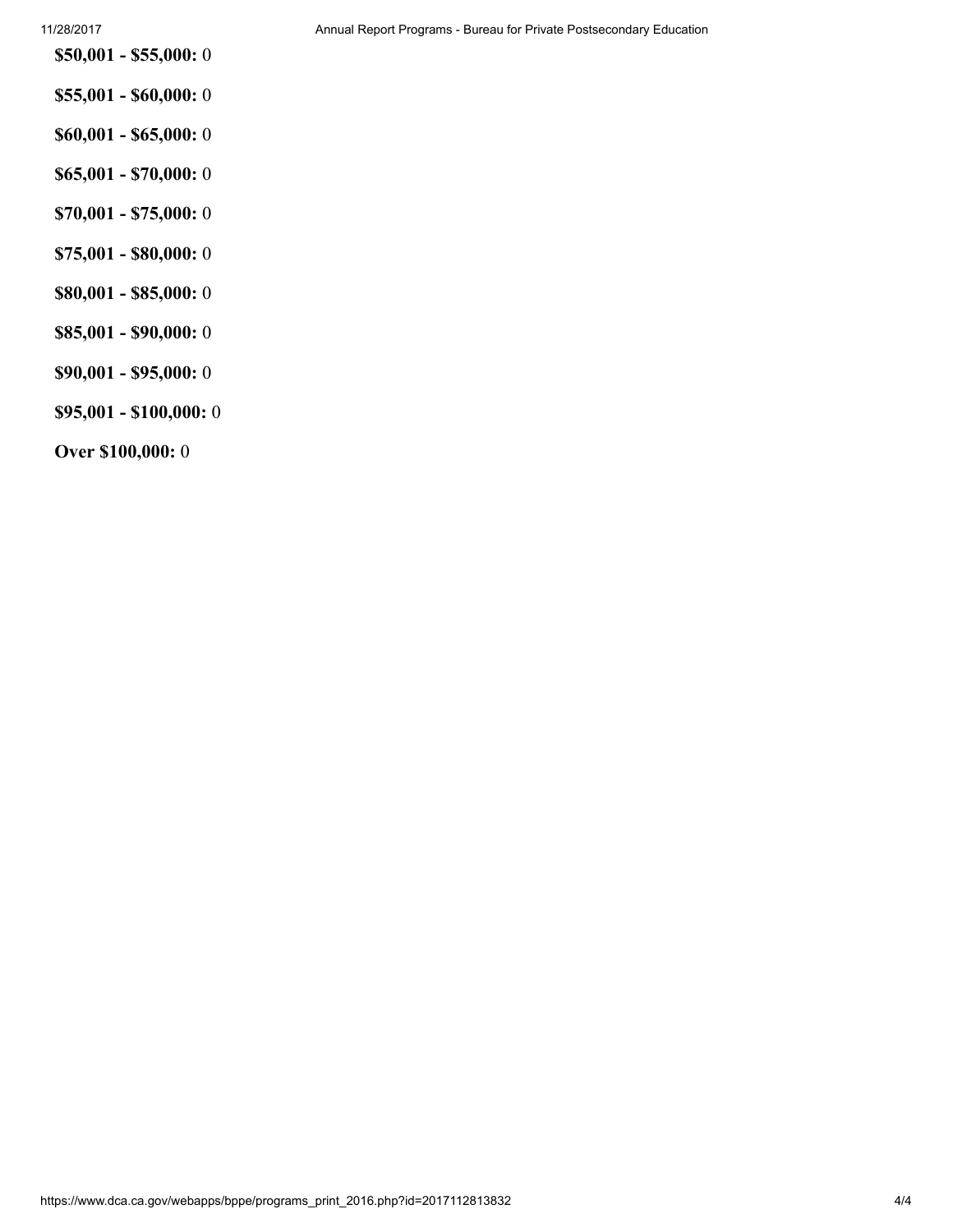

After printing, you can proceed to enter in additional **Programs** data OR you can begin to enter in [Branches](https://www.dca.ca.gov/webapps/bppe/report_branches_2016.php) data

### BPPE Annual Report for 2016 – Programs

Tracking Number: 20171128103317

Report for Year: 2016

Institution Name: The Young Americans College of the Performing Arts

Institution Code: 31196641

## INFORMATON FOR EACH EDUCATIONAL PROGRAM OFFERED AT THE INSTITUTION Degree/Program Level: Associate

If Other, please specify:

Degree/Program Title: AssociateArts

If Other Doctorate, Other Master, Other Bachelor, Other Associate or Other was chosen, please specify:

Name of Program (e.g. Business Administration, Massage, etc.): Performance, Dance Emphasis

Number of Degrees or Diplomas Awarded: 3

Total Charges for this program (Report whole dollars only): \$ 15840

The percentage of enrolled students in 2016 receiving federal student loans to pay for this program. 0

The percentage of graduates in 2016 who took out federal student loans to pay for this program. 0

Number of Students Who Began the Program: 9

Students Available for Graduation: 9

On-time Graduates: 2

Completion Rate: 22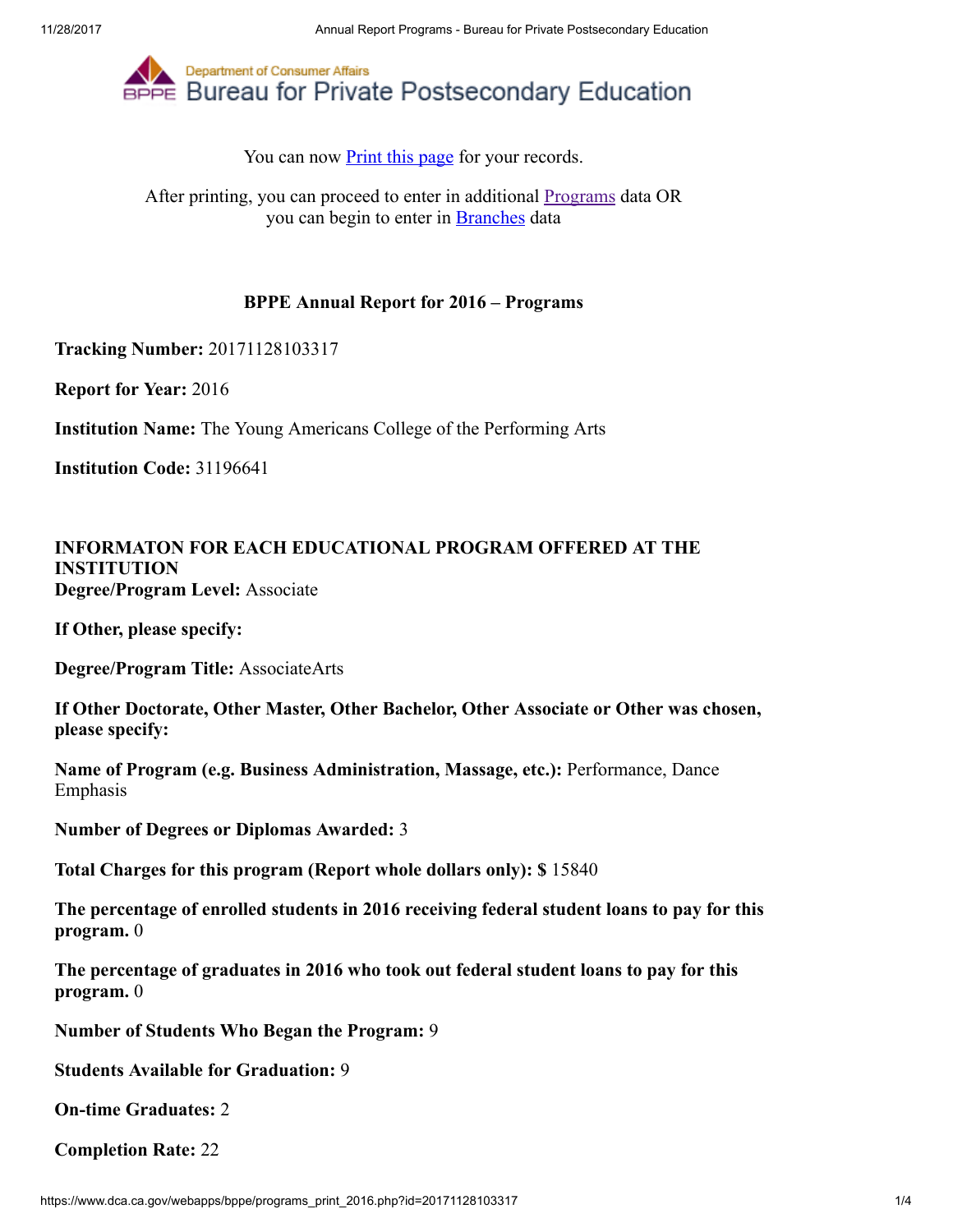150% Completion Rate: 33

# Is the above data taken from the Integrated Postsecondary Education Data System (IPEDS) of the United States Department of Education?:

no

PLACEMENT Graduates Available for Employment: 3

Graduates Employed in the Field: 0

Placement Rate: 0

Graduates employed in the field 20 to 29 hours per week: 0

Graduates employed in the field at least 30 hours per week: 0

Indicate the number of graduates employed: Single position in field: 0 Concurrent aggregated positions in field (2 or more posistions at the same time): 0 Freelance/self-employed: 0 By the institution or an employer owned by the institution, or an employer who shared ownership with the institution: 0

EXAM PASSAGE RATE Does this educational program lead to an occupation that requires State licensing?: no

If Yes, please provide the information below (For each of the last two years): First Data Year 2016:

Name of the State licensing entity that licenses this field:

Name of Exam:

Number of Graduates Taking State Exam:

Number Who Passed the State Exam:

Number Who Failed the State Exam:

Passage Rate:

Is this data from the State licensing agency that administered the exam?:

Name of Agency:

If the response to #29 was no, provide a description of the process used for attempting to contact students:

Second Data Year 2015:

Name of the State licensing entity that licenses this field: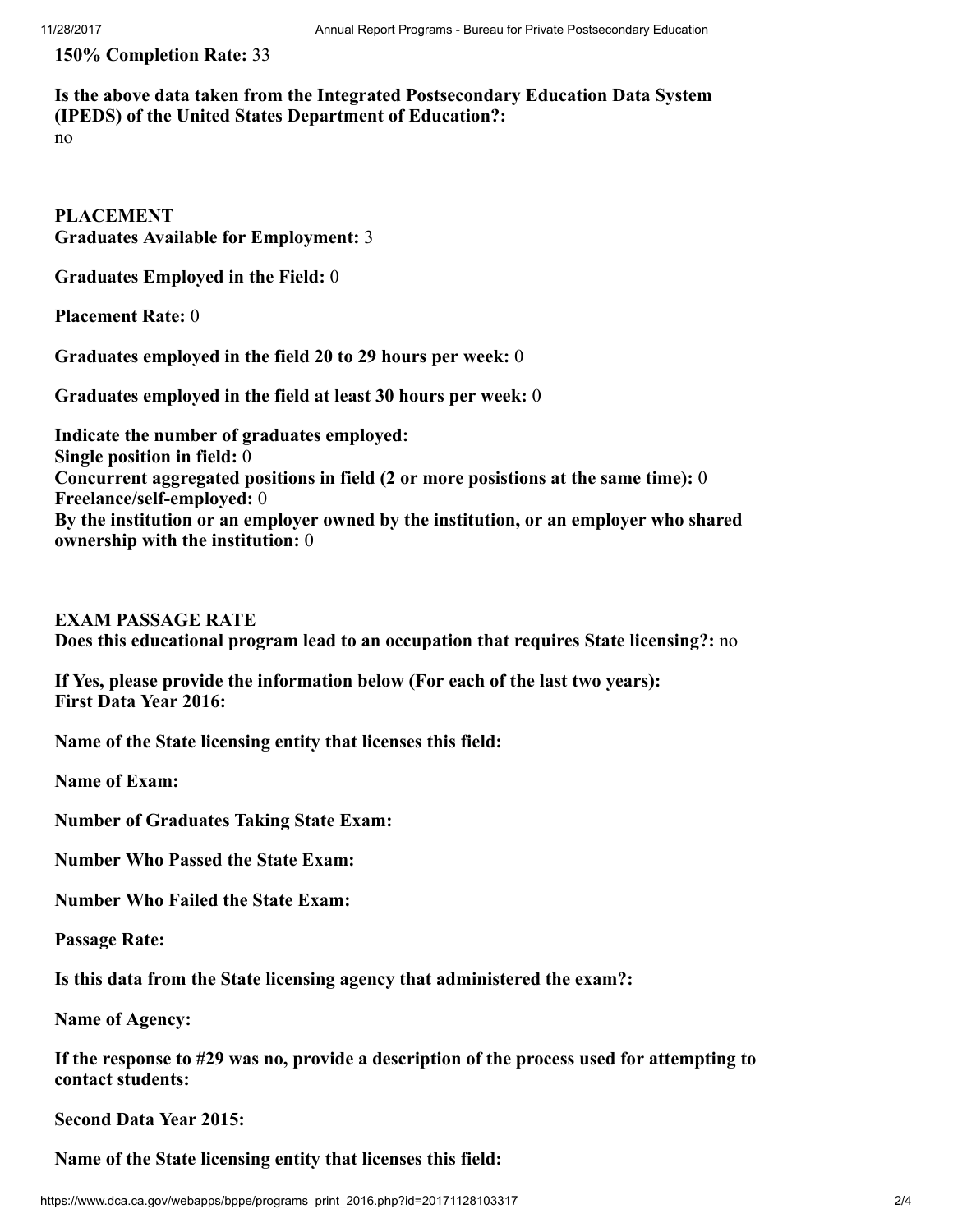Name of State Exam:

Number of Graduates Taking State Exam:

Number Who Passed the State Exam:

Number Who Failed the State Exam:

Passage Rate:

Is this data from the licensing agency that administered the State exam?:

Name of Agency:

If the response to #37 was no, provide a description of the process used for attempting to contact students:

Do graduates have the option or requirement for more than one type of licensing State exam?:

Provide the names of other licensing exam options: Name of Option/Requirement:

Name of Option/Requirement:

Name of Option/Requirement:

SALARY DATA Graduates Available for Employment: 3

Graduates Employed in the Field: 0

Graduates Employed in the Field Reported receiving the following Salary or Wage:

\$0 - \$5,000: 0

- \$5,001 \$10,000: 0
- \$10,001 \$15,000: 0
- \$15,001 \$20,000: 0
- \$20,001 \$25,000: 0
- \$25,001 \$30,000: 0
- \$30,001 \$35,000: 0
- \$35,001 \$40,000: 0
- \$40,001 \$45,000: 0

\$45,001 - \$50,000: 0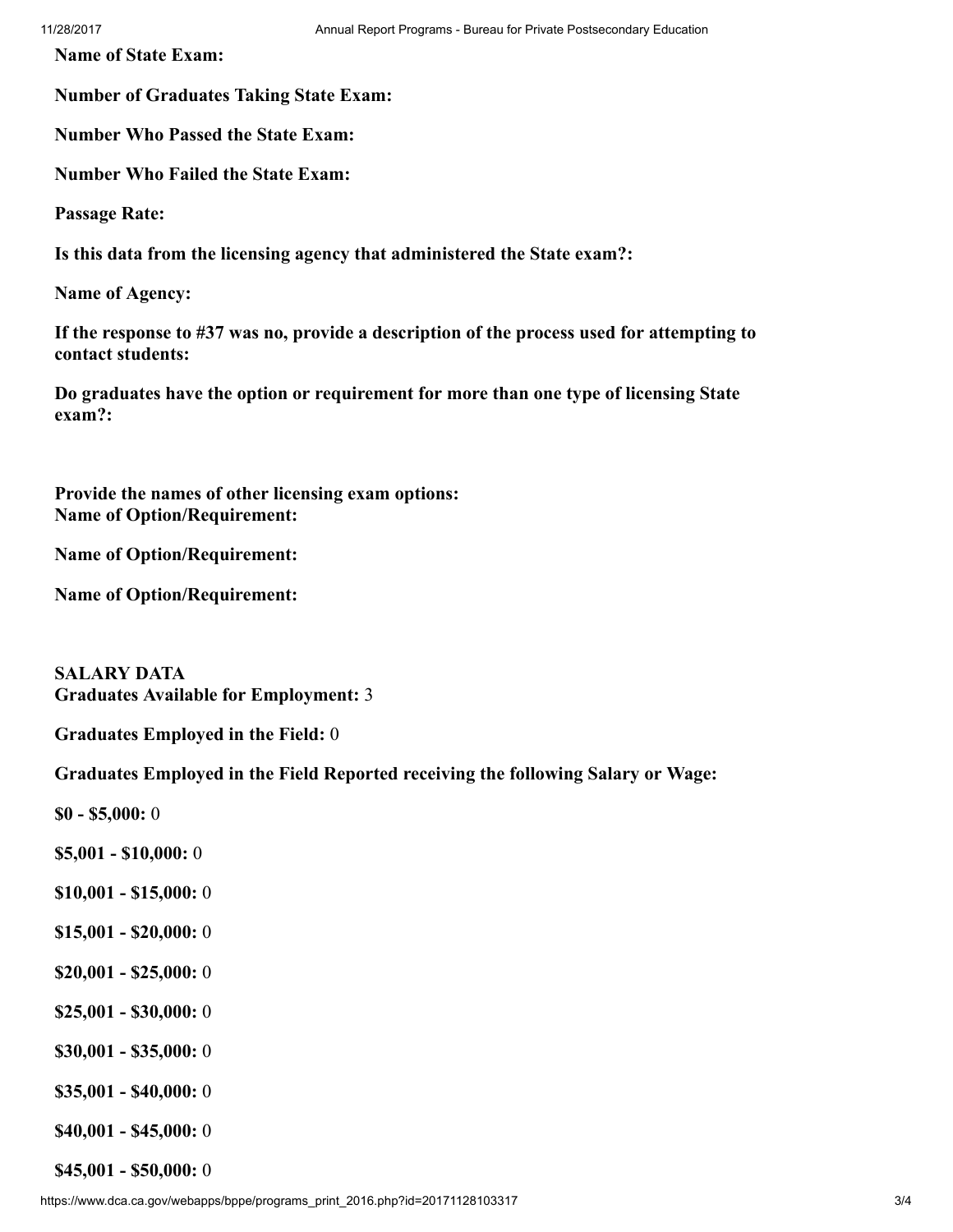- \$55,001 \$60,000: 0
- \$60,001 \$65,000: 0
- \$65,001 \$70,000: 0
- \$70,001 \$75,000: 0
- \$75,001 \$80,000: 0
- \$80,001 \$85,000: 0
- \$85,001 \$90,000: 0
- \$90,001 \$95,000: 0
- \$95,001 \$100,000: 0
- Over \$100,000: 0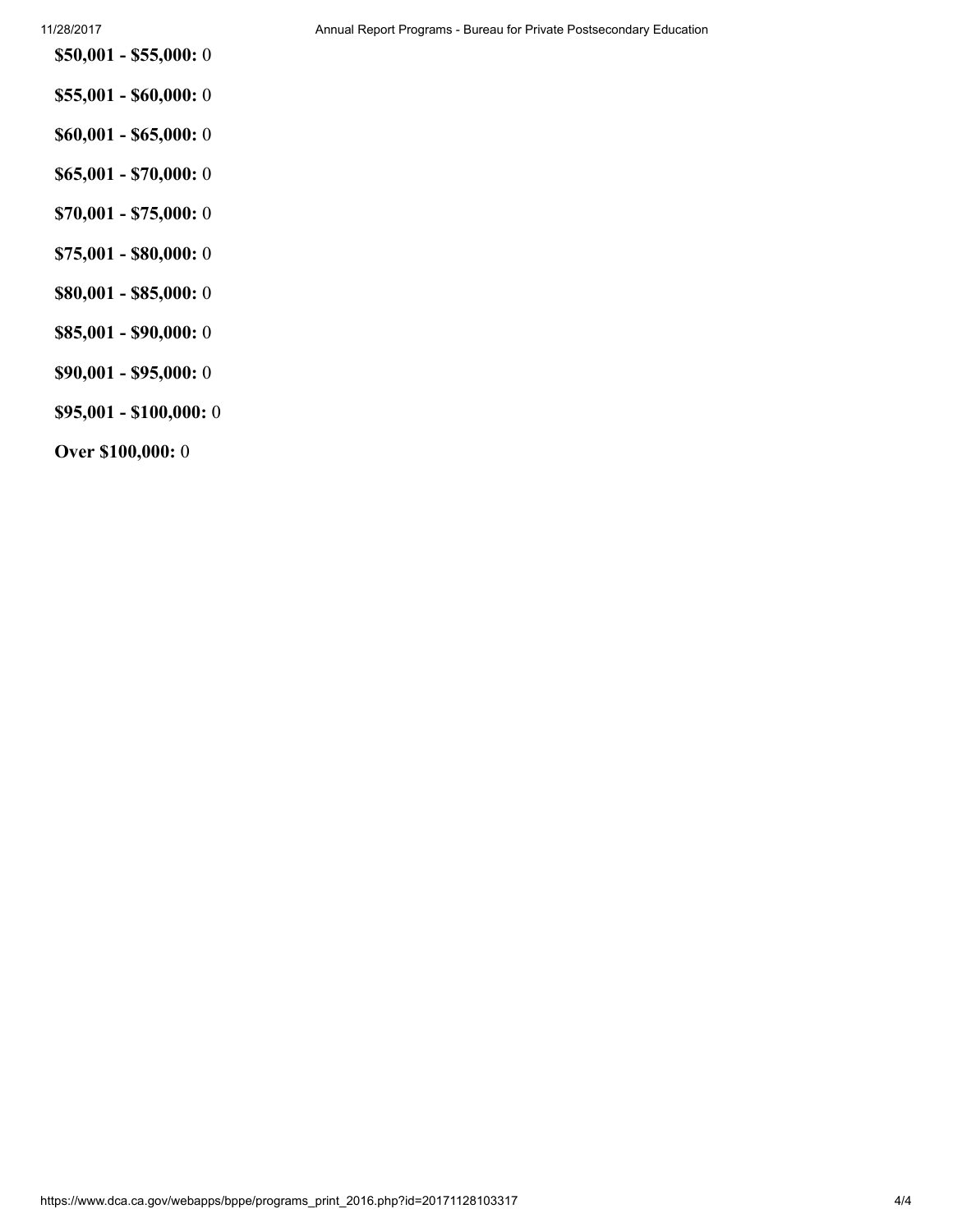

After printing, you can proceed to enter in additional **Programs** data OR you can begin to enter in [Branches](https://www.dca.ca.gov/webapps/bppe/report_branches_2016.php) data

### BPPE Annual Report for 2016 – Programs

Tracking Number: 20171128102601

Report for Year: 2016

Institution Name: The Young Americans College of the Performing Arts

Institution Code: 31196641

## INFORMATON FOR EACH EDUCATIONAL PROGRAM OFFERED AT THE INSTITUTION Degree/Program Level: Associate

If Other, please specify:

Degree/Program Title: AssociateArts

If Other Doctorate, Other Master, Other Bachelor, Other Associate or Other was chosen, please specify:

Name of Program (e.g. Business Administration, Massage, etc.): Performance, Vocal Emphasis

Number of Degrees or Diplomas Awarded: 10

Total Charges for this program (Report whole dollars only): \$ 15840

The percentage of enrolled students in 2016 receiving federal student loans to pay for this program. 0

The percentage of graduates in 2016 who took out federal student loans to pay for this program. 0

Number of Students Who Began the Program: 30

Students Available for Graduation: 30

On-time Graduates: 7

Completion Rate: 23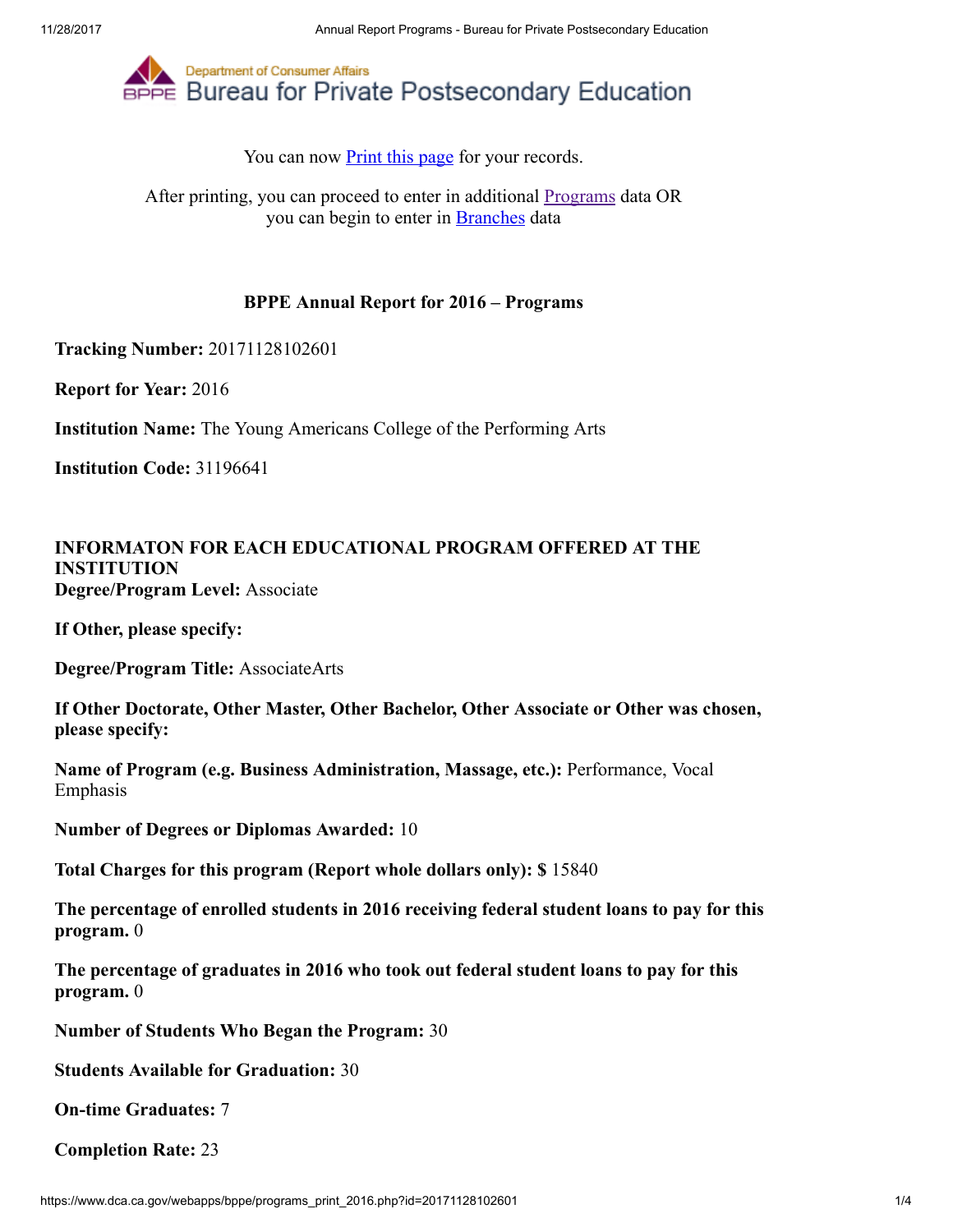150% Completion Rate: 33

## Is the above data taken from the Integrated Postsecondary Education Data System (IPEDS) of the United States Department of Education?:

no

PLACEMENT Graduates Available for Employment: 10

Graduates Employed in the Field: 0

Placement Rate: 0

Graduates employed in the field 20 to 29 hours per week: 0

Graduates employed in the field at least 30 hours per week: 0

Indicate the number of graduates employed: Single position in field: 0 Concurrent aggregated positions in field (2 or more posistions at the same time): 0 Freelance/self-employed: 0 By the institution or an employer owned by the institution, or an employer who shared ownership with the institution: 0

EXAM PASSAGE RATE Does this educational program lead to an occupation that requires State licensing?: no

If Yes, please provide the information below (For each of the last two years): First Data Year 2016:

Name of the State licensing entity that licenses this field:

Name of Exam:

Number of Graduates Taking State Exam:

Number Who Passed the State Exam:

Number Who Failed the State Exam:

Passage Rate:

Is this data from the State licensing agency that administered the exam?:

Name of Agency:

If the response to #29 was no, provide a description of the process used for attempting to contact students:

Second Data Year 2015:

Name of the State licensing entity that licenses this field: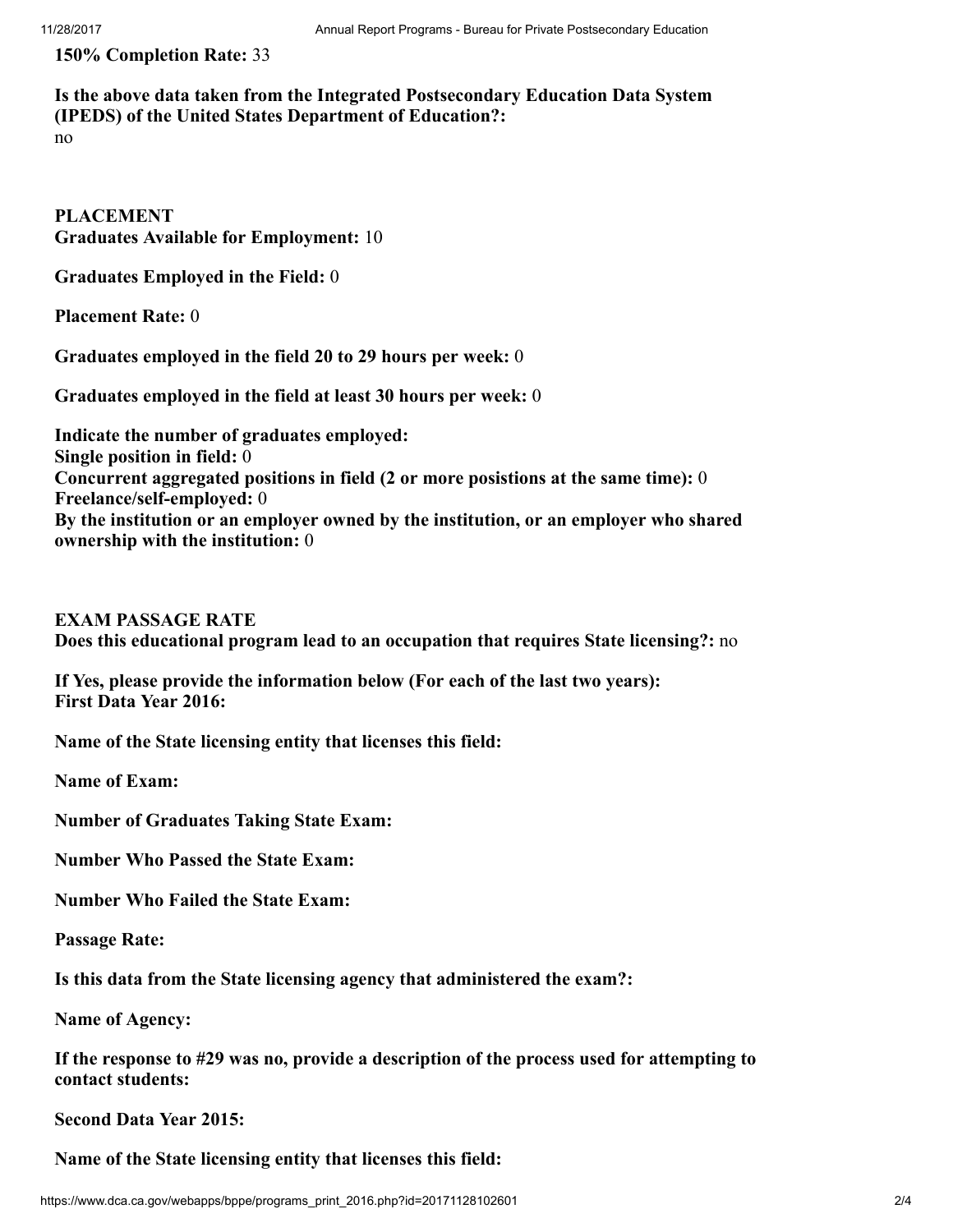Name of State Exam:

Number of Graduates Taking State Exam:

Number Who Passed the State Exam:

Number Who Failed the State Exam:

Passage Rate:

Is this data from the licensing agency that administered the State exam?:

Name of Agency:

If the response to #37 was no, provide a description of the process used for attempting to contact students:

Do graduates have the option or requirement for more than one type of licensing State exam?:

Provide the names of other licensing exam options: Name of Option/Requirement:

Name of Option/Requirement:

Name of Option/Requirement:

SALARY DATA Graduates Available for Employment: 10

Graduates Employed in the Field: 0

Graduates Employed in the Field Reported receiving the following Salary or Wage:

\$0 - \$5,000: 0

- \$5,001 \$10,000: 0
- \$10,001 \$15,000: 0
- \$15,001 \$20,000: 0
- \$20,001 \$25,000: 0
- \$25,001 \$30,000: 0
- \$30,001 \$35,000: 0
- \$35,001 \$40,000: 0
- \$40,001 \$45,000: 0

\$45,001 - \$50,000: 0